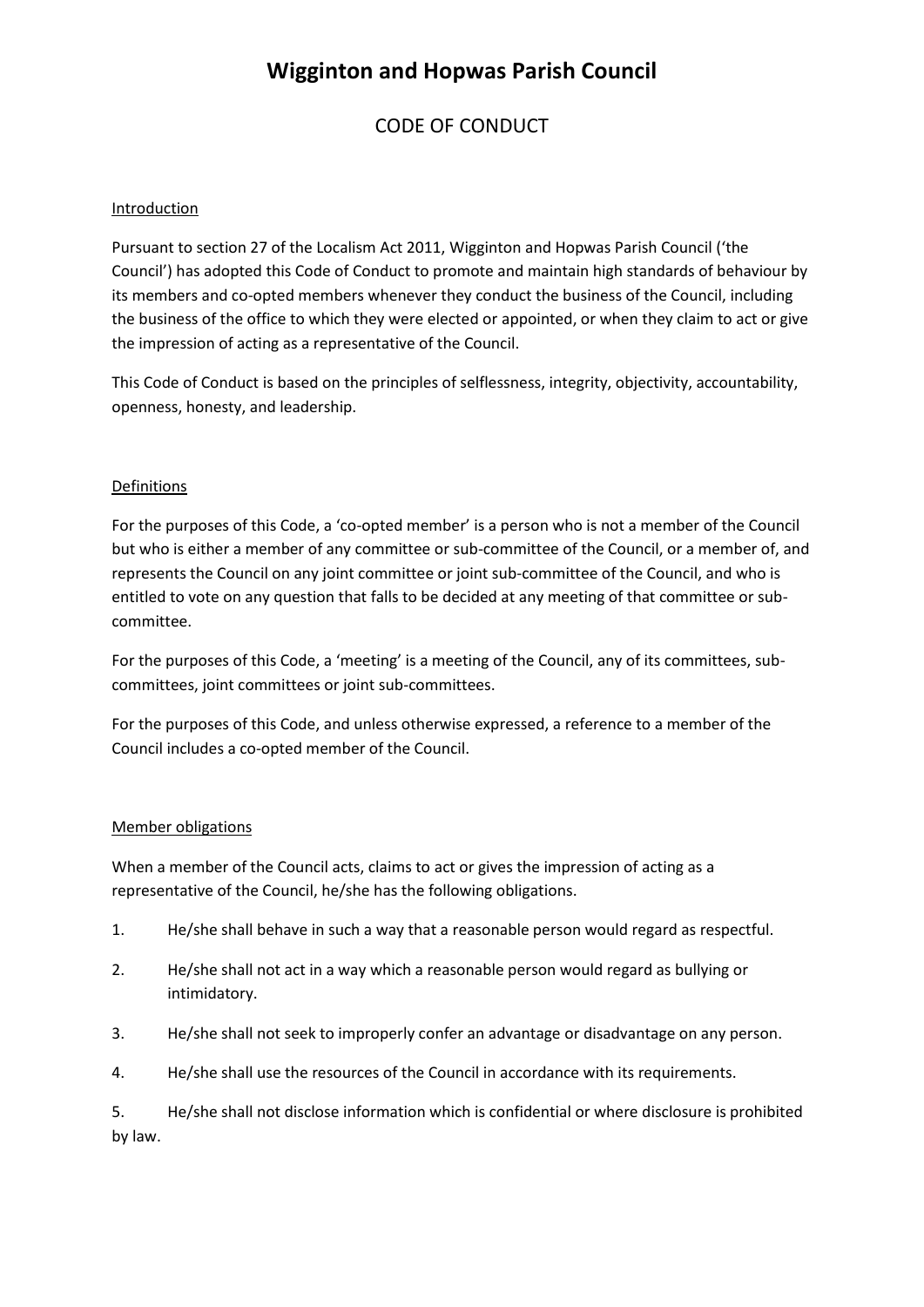### Registration of interests

6. Within 28 days of this Code being adopted by the Council, or the member's election or the co-opted member's appointment (where that is later), he/she shall register with the Monitoring Officer the interests which fall within the categories set out in Appendices A and B.

7. Upon the re-election of a member or the re-appointment of a co-opted member, he/she shall within 28 days re-register with the Monitoring Officer any interests in Appendices A and B.

8. A member shall register with the Monitoring Officer any change to interests or new interests in Appendices A and B within 28 days of becoming aware of it.

9. A member need only declare the existence but not the details of any interest which the Monitoring Officer agrees is a 'sensitive interest'. A sensitive interest is one which, if disclosed on a public register, could lead the member or a person connected with the member to be subject to violence or intimidation.

### Declaration of interests at meetings

10. Where a matter arises at a meeting which relates to an interest in Appendix A the member shall not participate in a discussion or vote on the matter. He/she only has to declare what his/her interest is if it is not already entered in the member's register of interests or if he/she has not notified the Monitoring Officer of it.

11. Where a matter arises at a meeting which relates to an interest in Appendix A which is a sensitive interest, the member shall not participate in a discussion or vote on the matter. If it is a sensitive interest which has not already been disclosed to the Monitoring Officer, the member shall disclose he/she has an interest but not the nature of it.

12. Where a matter arises at a meeting which relates to an interest in Appendix B, the member shall not vote on the matter. He/she may speak on the matter only if members of the public are also allowed to speak at the meeting.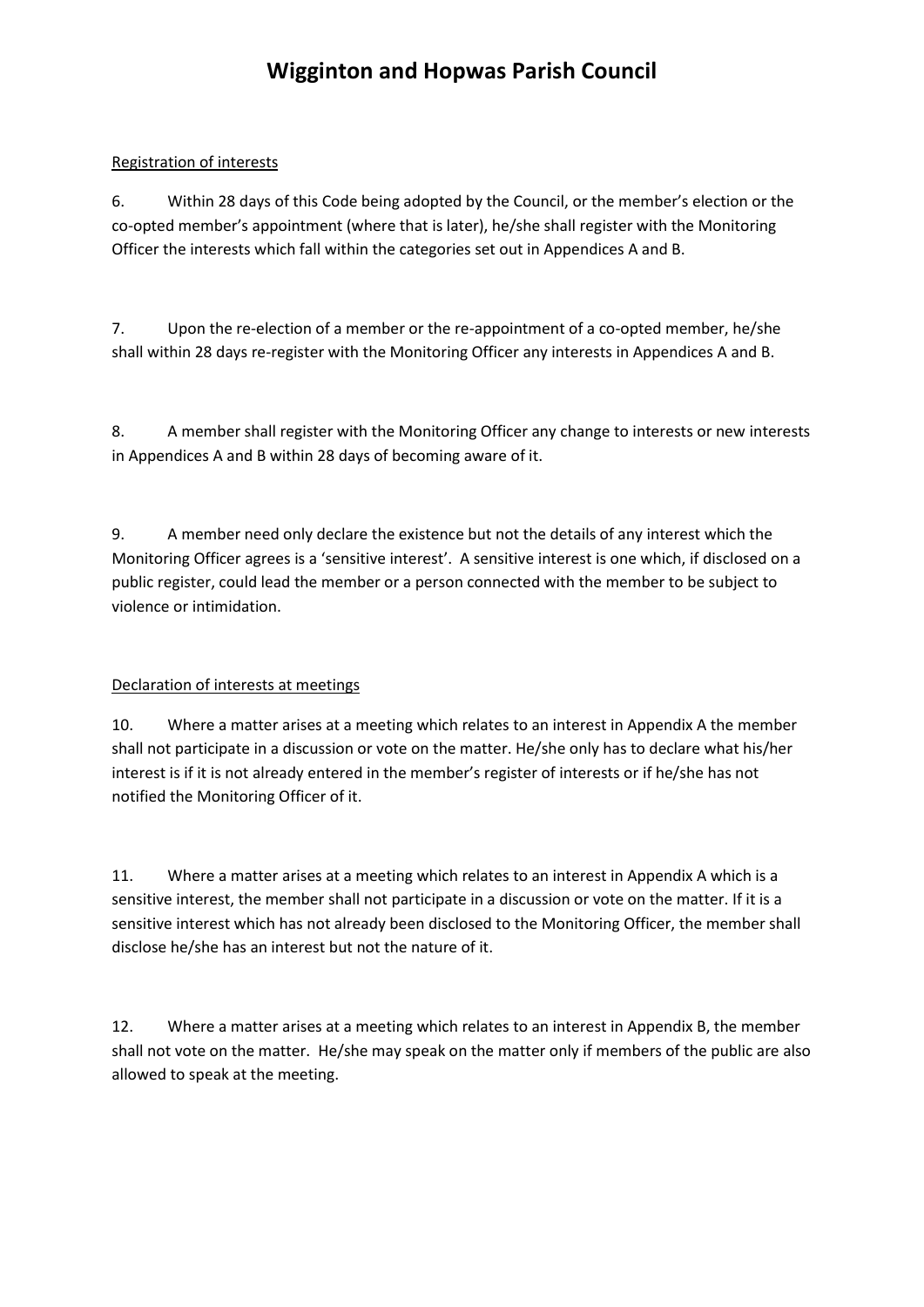13. A member only has to declare his/her interest in Appendix B if it is not already entered in his/her register of interests or he/she has not notified the Monitoring Officer of it or if he/she speaks on the matter. If he/she holds an interest in Appendix B which is a sensitive interest not already disclosed to the Monitoring Officer, he/she shall declare the interest but not the nature of the interest.

14. Where a matter arises at a meeting which relates to a financial interest of a friend, relative or close associate (other than an interest in Appendix A), the member shall disclose the nature of the interest and not vote on the matter. He/she may speak on the matter only if members of the public are also allowed to speak at the meeting. If it is a 'sensitive interest' the member shall declare the interest but not the nature of the interest.

### **Dispensations**

15. On a written request made to the Council's proper officer, the Council may grant a member a dispensation to participate in a discussion and vote on a matter at a meeting even if he/she has an interest in Appendices A and B if the Council believes that the number of members otherwise prohibited from taking part in the meeting would impede the transaction of the business; or it is in the interests of the inhabitants in the Council's area to allow the member to take part or it is otherwise appropriate to grant a dispensation.

Adopted: 01.10.20 Last reviewed: 13.01.22 Next Review date: 12.01.23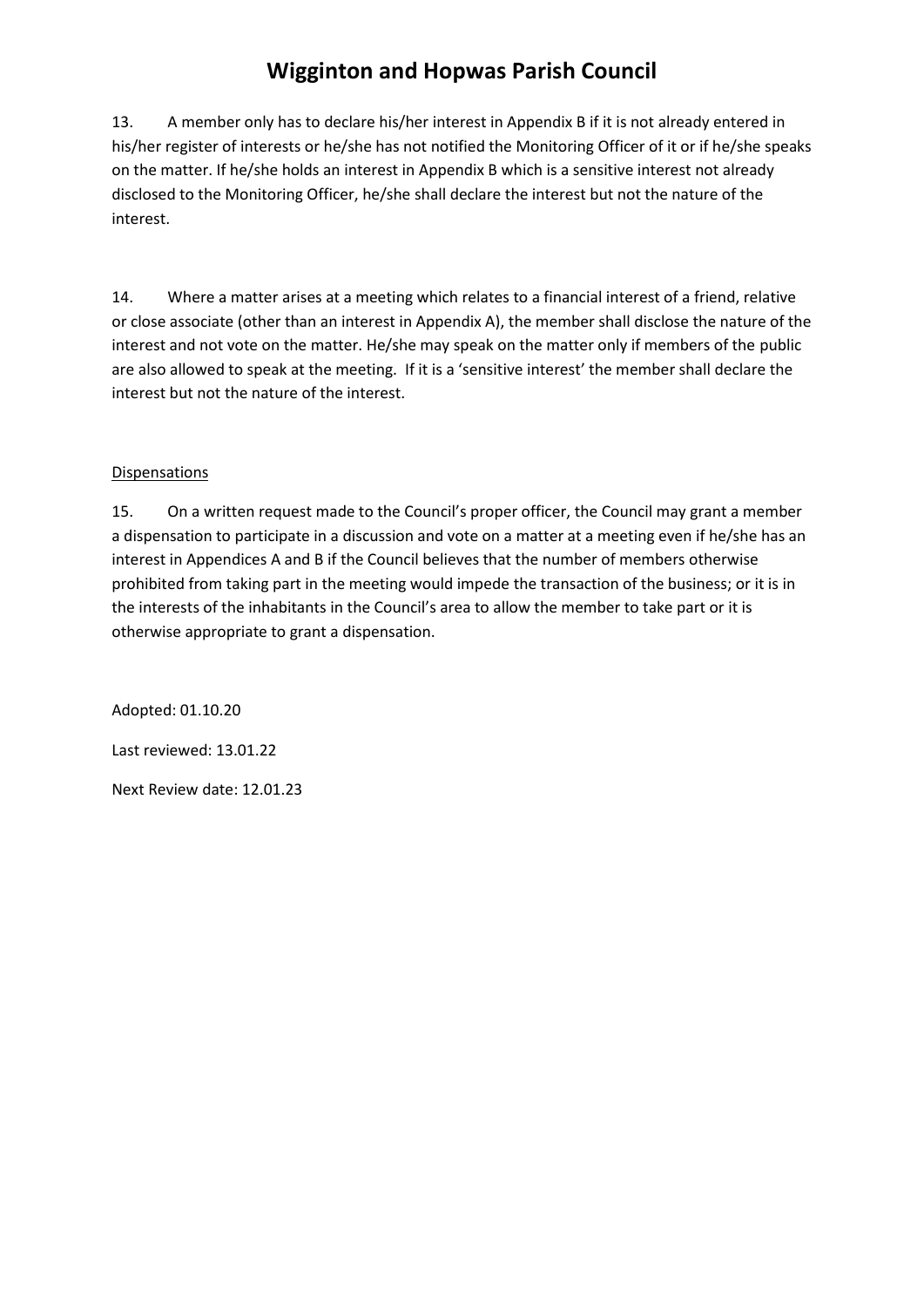#### Appendix A

Interests described in the table below.

| Subject                                              | Description                                                                                                                                                                                                                                                                                                                                                                                  |
|------------------------------------------------------|----------------------------------------------------------------------------------------------------------------------------------------------------------------------------------------------------------------------------------------------------------------------------------------------------------------------------------------------------------------------------------------------|
| Employment, office, trade,<br>profession or vocation | Any employment, office, trade, profession or vocation carried on for profit or<br>gain.                                                                                                                                                                                                                                                                                                      |
| Sponsorship                                          | Any payment or provision of any other financial benefit (other than from the<br>Council) made to the member during the 12 month period ending on the<br>latest date referred to in paragraph 6 above for expenses incurred by him/her<br>in carrying out his/her duties as a member, or towards his/her election<br>expenses.                                                                |
|                                                      | This includes any payment or financial benefit from a trade union within the<br>meaning of the Trade Union and Labour Relations (Consolidation) Act 1992.                                                                                                                                                                                                                                    |
| Contracts                                            | Any contract made between the member or his/her spouse or civil partner or<br>the person with whom the member is living as if they were spouses/civil<br>partners (or a firm in which such person is a partner, or an incorporated body<br>of which such person is a director* or a body that such person has a beneficial<br>interest in the securities of*) and the Council -              |
|                                                      | (a) under which goods or services are to be provided or works are to be<br>executed; and                                                                                                                                                                                                                                                                                                     |
|                                                      | (b) which has not been fully discharged.                                                                                                                                                                                                                                                                                                                                                     |
| Land                                                 | Any beneficial interest in land which is within the area of the Council. 'Land'<br>excludes an easement, servitude, interest or right in or over land which does<br>not give the member or his/her spouse or civil partner or the person with<br>whom the member is living as if they were spouses/civil partners (alone or<br>jointly with another) a right to occupy or to receive income. |
| Licences                                             | Any licence (alone or jointly with others) to occupy land in the area of the<br>Council for a month or longer.                                                                                                                                                                                                                                                                               |
| Corporate tenancies                                  | Any tenancy where (to the member's knowledge)-                                                                                                                                                                                                                                                                                                                                               |
|                                                      | (a) the landlord is the Council; and                                                                                                                                                                                                                                                                                                                                                         |
|                                                      | (b) the tenant is a body that the member, or his/her spouse or civil partner or<br>the person with whom the member is living as if they were spouses/civil<br>partners is a partner of or a director* of or has a beneficial interest in the<br>securities* of.                                                                                                                              |
| Securities                                           | Any beneficial interest in securities* of a body where-                                                                                                                                                                                                                                                                                                                                      |
|                                                      | (a) that body (to the member's knowledge) has a place of business or land in<br>the area of the Council; and                                                                                                                                                                                                                                                                                 |
|                                                      | (b) either—                                                                                                                                                                                                                                                                                                                                                                                  |
|                                                      | (i) the total nominal value of the securities* exceeds £25,000 or one<br>hundredth of the total issued share capital of that body; or                                                                                                                                                                                                                                                        |
|                                                      | (ii) if the share capital of that body is of more than one class, the total<br>nominal value of the shares of any one class in which the member, or his/her<br>spouse or civil partner or the person with whom the member is living as if<br>they were spouses/civil partners has a beneficial interest exceeds one<br>hundredth of the total issued share capital of that class.            |

\*'director' includes a member of the committee of management of an industrial and provident society.

\*'securities' means shares, debentures, debenture stock, loan stock, bonds, units of a collective investment scheme within the meaning of the Financial Services and Markets Act 2000 and other securities of any description, other than money deposited with a building society.